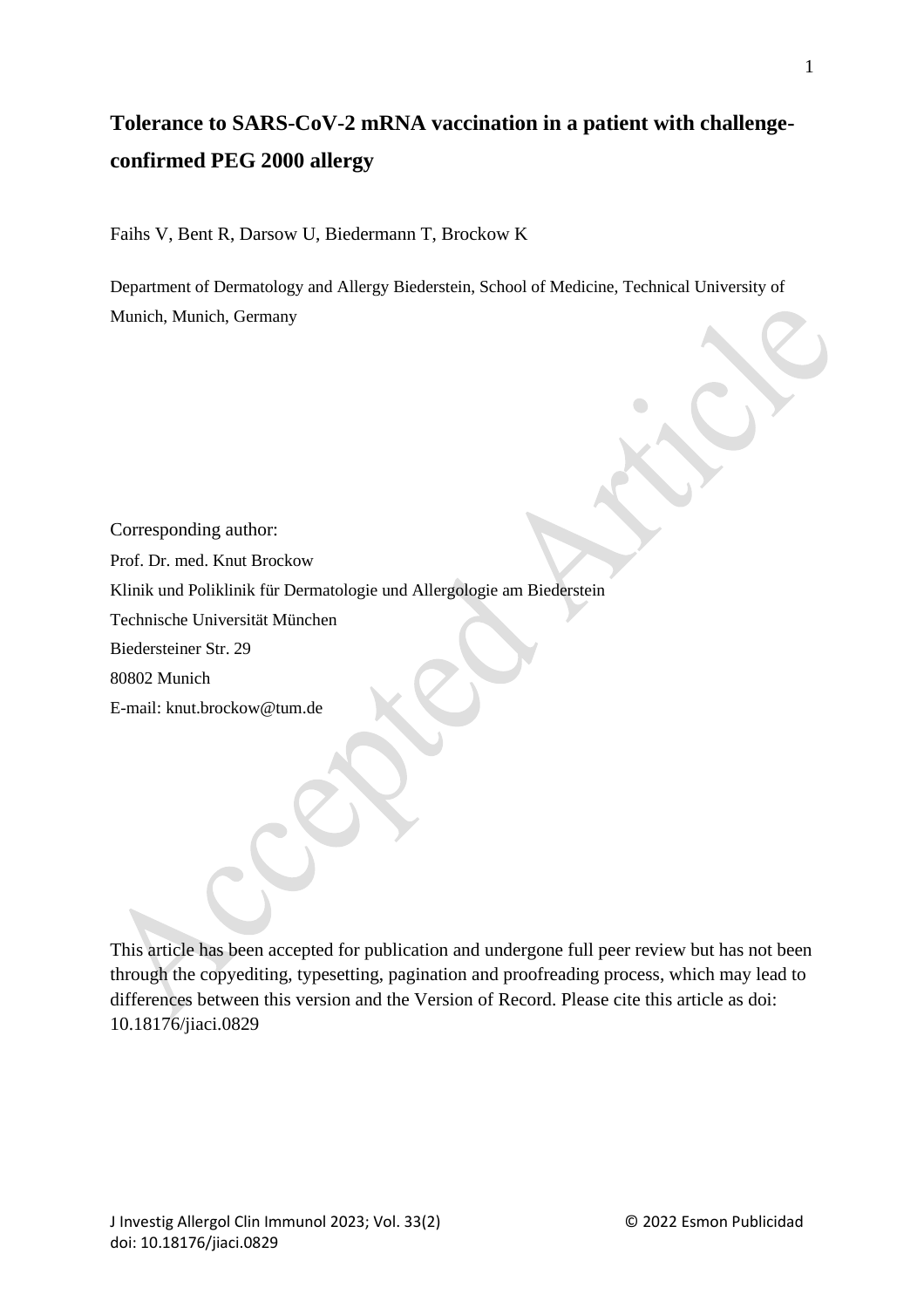#### **Key words:** SARS-CoV-2. COVID-19. Polyethylene glycol. mRNA vaccine. Anaphylaxis.

**Palabras clave:** SARS-CoV-2. COVID-19. Polietilenglicol. Vacuna mRNA. Anafilaxia.

Polyethylene glycols (PEG) in different molecular weights are widely used in medicine and are known to be a rare cause of anaphylaxis. PEG 2000 (molecular weight 2000) is being used as excipient in the SARS-CoV-2 mRNA vaccines of Pfizer-BioNTech (BNT162B24, Comirnaty®; as 2[(polyethylene glycol)-2000]-N,N-ditetradecylacetamide) and of Moderna (mRNA-1273, Spikevax®; as PEG 2000 dimyristoyl glycerol). Although anaphylaxis to SARS-CoV-2 vaccines is a rare event with an estimated incidence of 7.91 cases per million, patients' concerns regarding a self-reported increased allergy risk for SARS-CoV-2 vaccination are a major topic [1,2]. PEG 2000 is suspected to be a relevant allergen in cases of SARS-CoV-2 mRNA vaccine anaphylaxis [1-3]. Polysorbate 80, used as excipient in the vector-based DNA vaccines of Johnson & Johnson (Janssen®) and AstraZeneca (ChAdOx1-S, Vaxzevria®), is structurally related to PEG and a potential cross-reactivity between the two substances is hypothesized [2,3]. In general, allergies to vaccine components, i.e. PEG allergy for the mRNA vaccines, are a contraindication for vaccination [4]. However, there is no convincing evidence that PEG or polysorbate 80 are the allergens responsible for anaphylaxis to SARS-CoV-2 vaccines and alternative mechanisms leading to anaphylactic reactions are currently discussed [2,5]. In one case, anaphylaxis to the Comirnaty® vaccine was attributed to PEG allergy.[6] In another recent case, PEG allergy was diagnosed in a diagnostic work-up following an immediate-type reaction to Comirnaty<sup>®</sup> [7]. As published before, two patients diagnosed with PEG allergy at our department previously were ignorant of the potential risk and tolerated vaccination with Comirnaty<sup>®</sup> without any medical problems [1]. Recently, two patients with PEG 3350 allergy confirmed by challenge tolerated SARS-CoV-2 mRNA vaccines [8]. Possible reasons of this tolerance may be the lower molecular weight of PEG 2000, a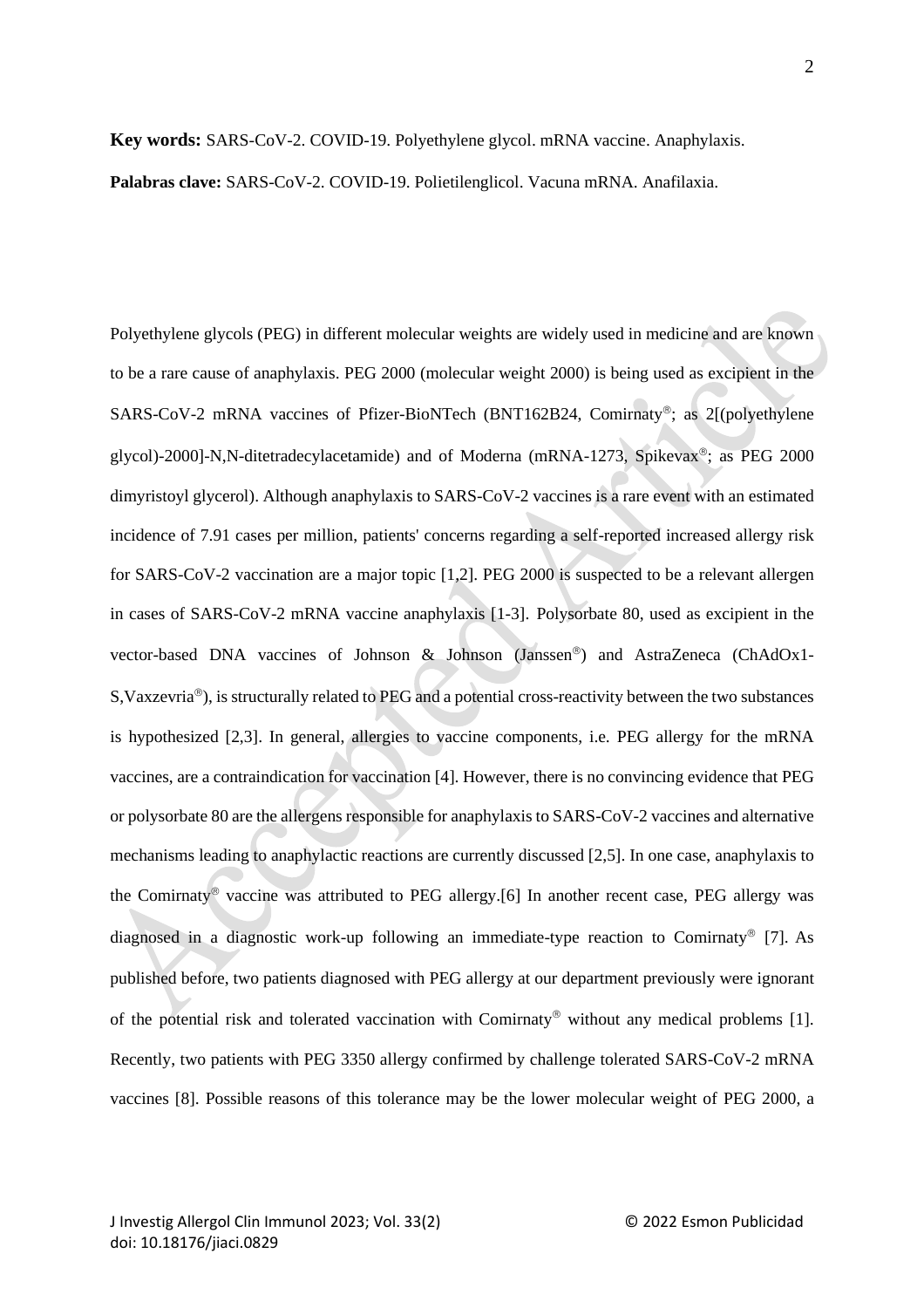potential alteration of the allergenic potential of PEG due to the conjugation with lipid-nanoparticles in mRNA vaccines [9] or the small amount of 0.05 mg per dose in Comirnaty<sup>®</sup> [2].

Here, we report the case of a 66-year-old female patient with intermittent mild allergic rhinitis who experienced multiple anaphylactic reactions to PEG-containing medication. The first reaction with generalized urticaria occurred after the consumption of a lozenge containing ambroxol and PEG 6000. Thereafter, the patient experienced two additional anaphylactic reactions with generalized urticaria as well as gastrointestinal and cardiovascular symptoms a few minutes after orthopedic injections containing triamcinolone acetonide, polysorbate 80 and PEG 4000. In both cases, the patient was treated with intravenous corticosteroids and antihistamines. In another episode, the patient developed generalized urticaria, dyspnea, nausea, and dizziness after ingestion of a PEG-3350-containing colonoscopy preparation and was again treated with intravenous corticosteroids and antihistamines. Finally, a clearly positive skin prick test (SPT) to PEG 4000 and the past medical history led to the diagnosis of a PEG allergy.

14 years after the initial documented diagnosis, the patient presented at our department for allergologic assessment regarding SARS-CoV-2 vaccination. No SARS-CoV-2 infection was found in the patient's history and SARS-CoV-2 vaccination had not been performed. SPTs to pure and diluted (10%) PEG 2000, PEG 3350, PEG 4000, PEG 6000 and polysorbate 80 were performed and tested marginally positive to pure PEG 2000 (wheal/flare sizes of 4/5, 8/20, and 1/2 mm for pure PEG 2000, histamine, and saline, respectively). Skin testing to PEG has been shown to have a poor sensitivity, although specifity is high  $[2]$ . SPTs and intradermal tests to SARS-CoV-2 mRNA vaccines (Comirnaty®, Spikevax<sup>®</sup>, Janssen<sup>®</sup> and Vaxzevria<sup>®</sup>) remained negative after 20 minutes. Oral provocation test is the gold standard in drug allergy, so we performed an oral challenge starting with 30 mg PEG 2000, followed by 300 mg PEG 2000 after 45 minutes. 35 minutes after the second dose (300 mg), the patient developed itching and approximately 20 wheals on her extremities and trunk. The symptoms subsided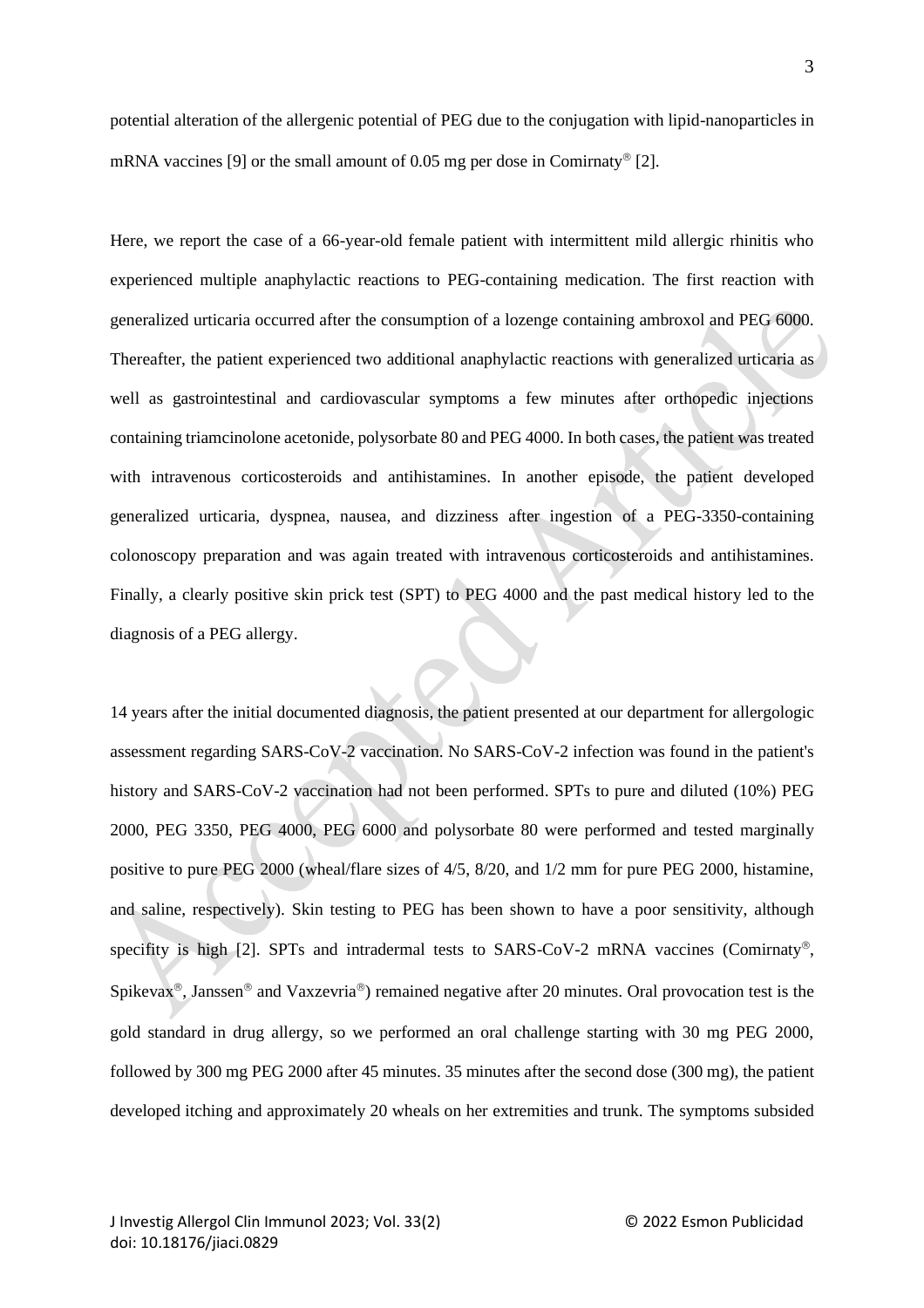after approximately one hour without the need of any medication. After this mild reaction, no significant rise in tryptase levels was measured (baseline tryptase: 4.87 µg/l).

The provocation test results, the current evidence regarding PEG allergy as relative contraindication to SARS-CoV-2 mRNA vaccines as well as the spreading SARS-CoV-2 Omicron variant and its discussed impact on vaccine-induced immunity were extensively discussed with the patient. In a shared decisionmaking process, we decided for a fractionated immunization with Spikevax $\mathscr{B}$  in an inpatient setting under close observation and emergency preparedness. Five titrated intramuscular injections with Spikevax<sup>®</sup> were administered in the left deltoid following the protocol shown in table 1 with at first 30 minutes and later at least 60 minutes intervals. For better monitoring of symptoms, the injections were performed without any premedication. The patient tolerated all injections without any subjective or objective symptoms, so that she was discharged from our department the day after. Five weeks afterwards, the patient presented for the administration of the second dose of Spikevax<sup>®</sup> under inpatient conditions. As the patient had tolerated all doses of the initial protocol, we decided for a fractionated vaccination with two injections, again without any premedication. As shown in table 1, at first 30% of the total dose were administered, followed by 70% of the total dose after 90 minutes. Again, all injections were fully tolerated. 7 weeks after the second dose, the patient showed positive SARS-CoV-2 spike IgG antibodies (>384 BAU/ml in quantitative immunoassay).

To our knowledge, this is the first case report of a patient with a challenge-confirmed allergy to PEG 2000 who tolerated a fractionated immunization with a SARS-CoV-2 mRNA vaccine. The patient had an unequivocal history of reactions to PEG in different molecular weights (PEG 3350, 4000, and 6000). PEGs with higher molecular weight are thought to have a higher responsiveness in SPT and challenge tests [10]. Interestingly, our patient showed a positive oral challenge test not to 30 mg, but to 300 mg of PEG 2000 and subsequently tolerated the fractioned vaccination with PEG 2000-containing Spikevax<sup>®</sup>. While only 0.05 mg of PEG 2000 are contained in Comirnaty<sup>®</sup>, the exact dose of PEG 2000 in Spikevax<sup>®</sup>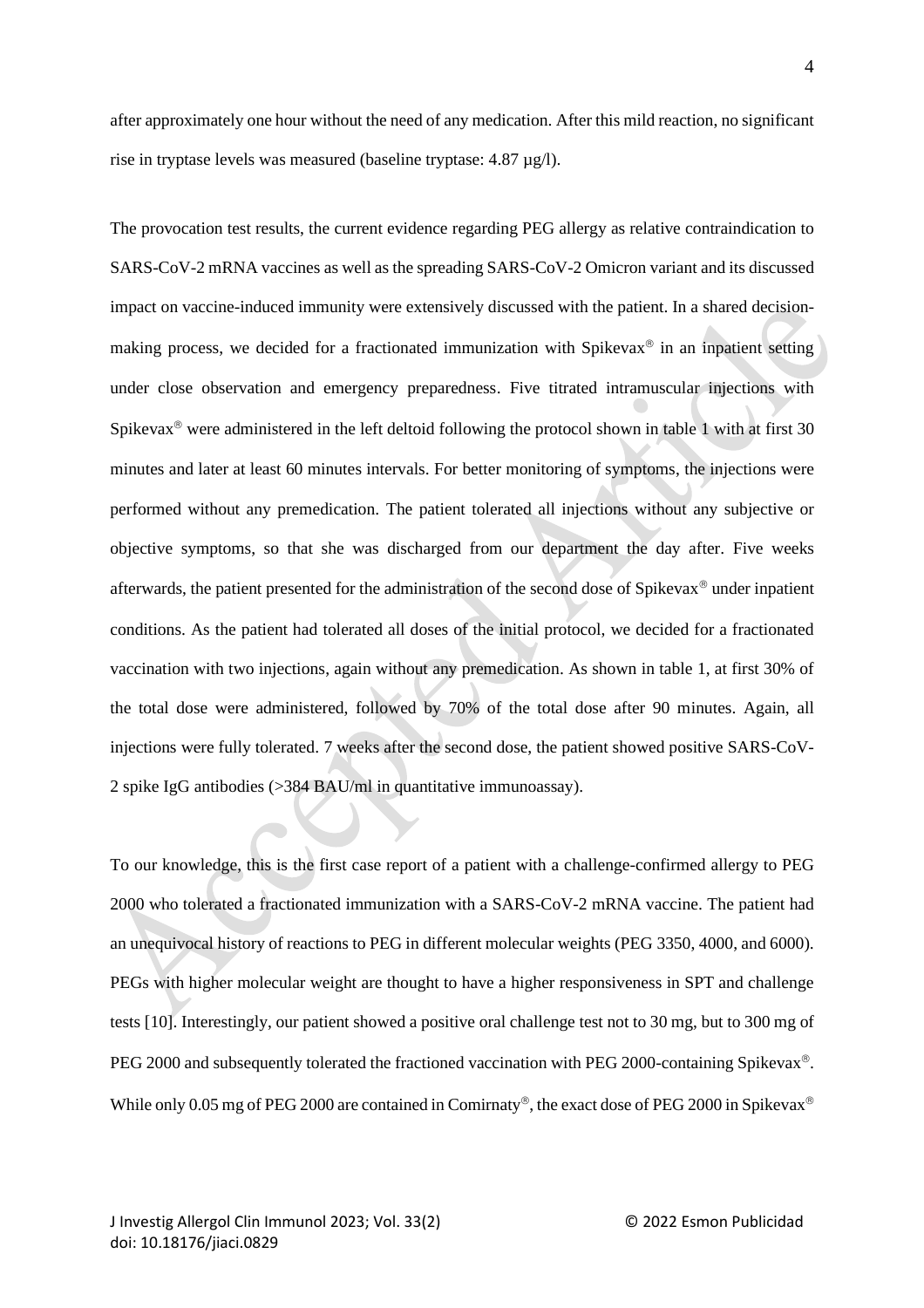is not stated but can be expected to be similar [2]. We hypothesize that the amount of PEG in SARS-CoV-2 mRNA vaccines is small enough to be tolerated even by many PEG allergic patients. A challenge test may be helpful to estimate the threshold dose, although oral and intramuscular applications may not be directly comparable. Anaphylaxis to SARS-CoV-2 vaccines is rare and vaccination is considered the most effective strategy to end this pandemic [2]. With this case report we show that even a patient with challenge-confirmed PEG 2000 allergy tolerated a SARS-CoV-2 mRNA vaccination.

#### **Funding**

The authors declare that no funding was received for the present study.

### **Conflicts of Interest**

KB received honoraria for an advisory board meeting of Novavax company. T.B. gave advice to or got honorarium for talks or research grant from the following companies: Celgene-BMS, Lilly, Novartis, Sanofi-Genzyme, Regeneron, Viatris, Abbvie, ALK-Abello, Boehringer-Ingelheim, Leo Pharma. The other authors declare that they have no conflicts of interest.

## **Acknowledgement**

The authors thank Prof. Dr. Johann Wilhelm Weidringer for the cooperation.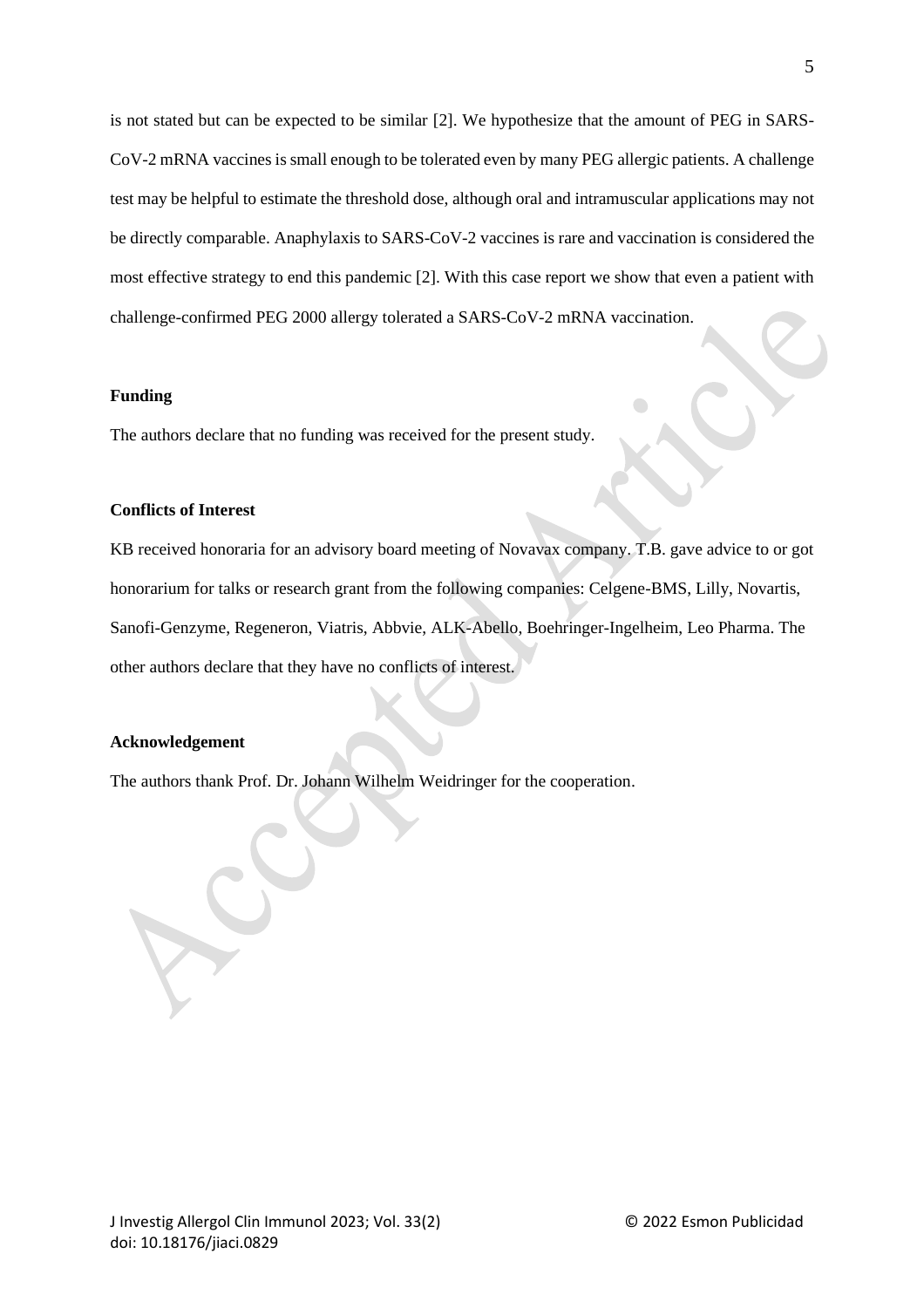# **References**

1. Brockow K, Mathes S, Fischer J, Volc S, Darsow U, Eberlein B, et al. Experience with polyethylene glycol allergy-guided risk management for COVID-19 vaccine anaphylaxis [published online ahead of print, 2021 Nov 22]. Allergy. 2021;10.1111/all.15183. doi:10.1111/all.15183

2. Greenhawt M, Abrams EM, Shaker M, Chu DK, Khan D, Akin C, at al. The Risk of Allergic Reaction to SARS-CoV-2 Vaccines and Recommended Evaluation and Management: A Systematic Review, Meta-Analysis, GRADE Assessment, and International Consensus Approach. J Allergy Clin Immunol Pract. 2021;9(10):3546-67. doi:10.1016/j.jaip.2021.06.006

3. Stone CA Jr, Liu Y, Relling MV, Krantz MS, Pratt AL, Abreo A, et al. Immediate Hypersensitivity to Polyethylene Glycols and Polysorbates: More Common Than We Have Recognized. J Allergy Clin Immunol Pract. 2019;7(5):1533-40.e8. doi:10.1016/j.jaip.2018.12.003

4. Sokolowska M, Eiwegger T, Ollert M, Torres MJ, Barber D, Del GiaccoS., Jutel M, at al. EAACI statement on the diagnosis, management and prevention of severe allergic reactions to COVID-19 vaccines. Allergy. 2021;76(6):1629-39. doi:10.1111/all.14739

5. Risma K A, Edwards K M, Hummell D S, Little FF, Norton AE, Stallings A, et al. Potential mechanisms of anaphylaxis to COVID-19 mRNA vaccines. J Allergy Clin Immunol. 2021;147(6):2075- 2082.e2. doi:10.1016/j.jaci.2021.04.002

6. Sellaturay P, Nasser S, Islam S, Gurugama P, Ewan PW. Polyethylene glycol (PEG) is a cause of anaphylaxis to the Pfizer/BioNTech mRNA COVID-19 vaccine. Clin Exp Allergy. 2021;51(6):861-3. doi:10.1111/cea.13874

7. Habran M, Vandebotermet M, Schrijvers R. Polyethylene glycol allergy and immediate-type hypersensivitity reaction to COVID-19 vaccination: case report. J Investig Allergol Clin Immunol. 2022;32(3). doi:10.18176/jiaci.0740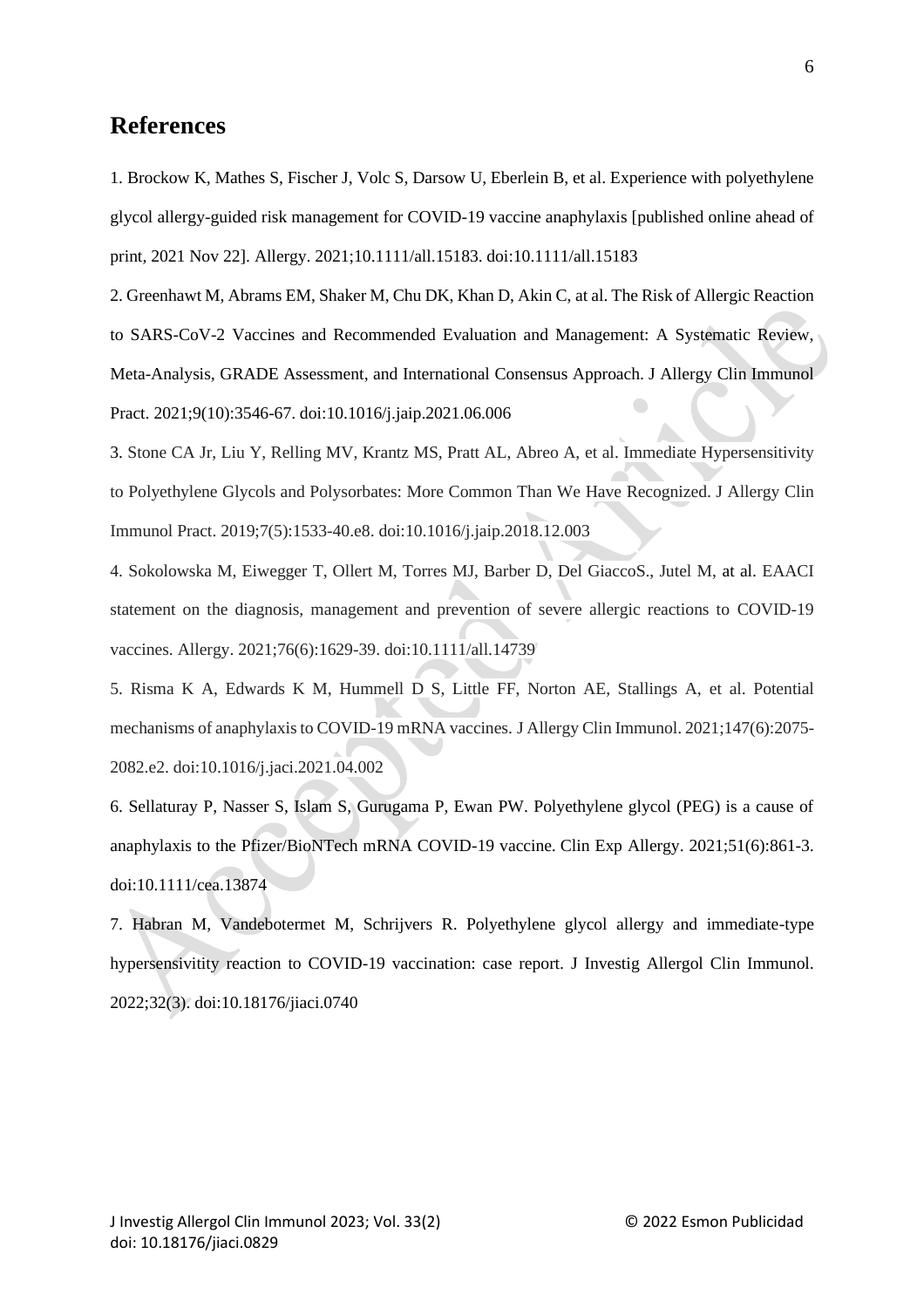8. Picard M, Drolet JP, Masse MS, Filion CA, ALMuhizi F, Fein M, Copaescu A, et al. Safety of COVID-19 vaccination in patients with polyethylene glycol allergy: A case series. J Allergy Clin Immunol Pract. 2022;10(2):620-5.e1. doi:10.1016/j.jaip.2021.11.021

9. Cabanillas B, Novak N, Akdis CA. The form of PEG matters: PEG conjugated with lipids and not PEG alone could be the specific form involved in allergic reactions to COVID-19 vaccines [published online ahead of print, 2021 Nov 24]. Allergy. 2021;10.1111/all.15187. doi:10.1111/all.15187 10. Wenande E, Garvey LH. Immediate-type hypersensitivity to polyethylene glycols: a review. Clin

Exp Allergy. 2016;46(7):907-22. doi:10.1111/cea.12760